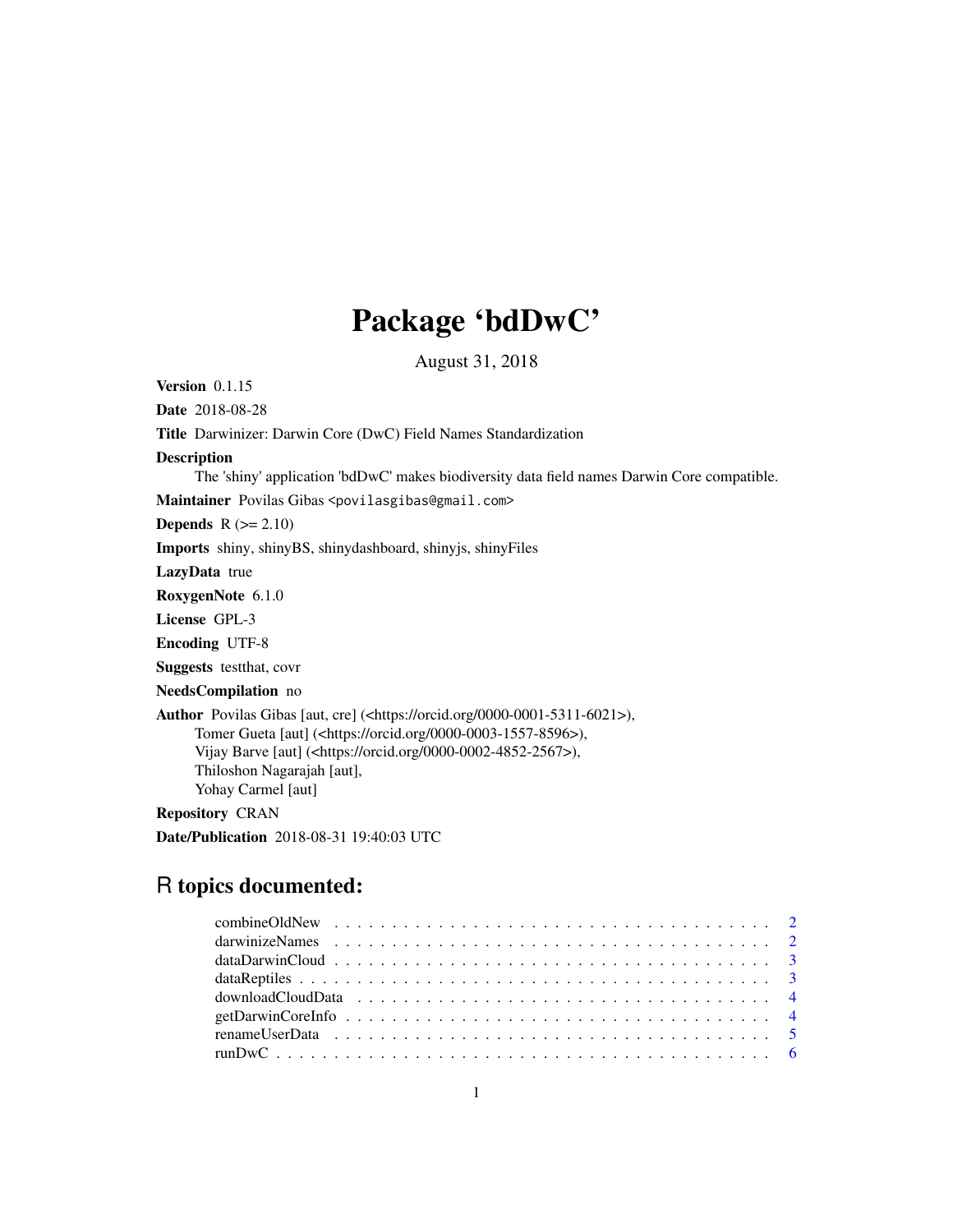#### <span id="page-1-0"></span>**Index** [7](#page-6-0) **7**

combineOldNew *Combine old/new name for checkboxes*

#### Description

'combineOldNew()' is a function that combines ('paste') fieldname and standard names with unicode characters to present in checkboxes.

#### Usage

```
combineOldNew(data, symbolArrow = "->", symbolSpace = " ")
```
#### Arguments

| data        | data.frame of matched names ('darwinizeNames()' output)                          |
|-------------|----------------------------------------------------------------------------------|
| symbolArrow | character string for symbol that is used in 'paste0' to connect old and new name |
| symbolSpace | character string for symbol used instead of white space                          |

#### Value

data.frame of darwinized user names.

|  | darwinizeNames | Darwinize names |  |  |
|--|----------------|-----------------|--|--|
|--|----------------|-----------------|--|--|

#### Description

'darwinizeNames()' is a function to darwinize given names using reference (ie, Darwin Cloud) dataset. It returns \$Old\$ and \$New\$ (\$fieldname\$ and \$standard\$) name (ie, name from given user dataset that had a match in reference dataset).

#### Usage

```
darwinizeNames(dataUser, dataDWC)
```
#### Arguments

| dataUser | data frame with user data         |
|----------|-----------------------------------|
| dataDWC  | data.frame with Darwin Cloud data |

#### Value

data.frame of darwinized user names.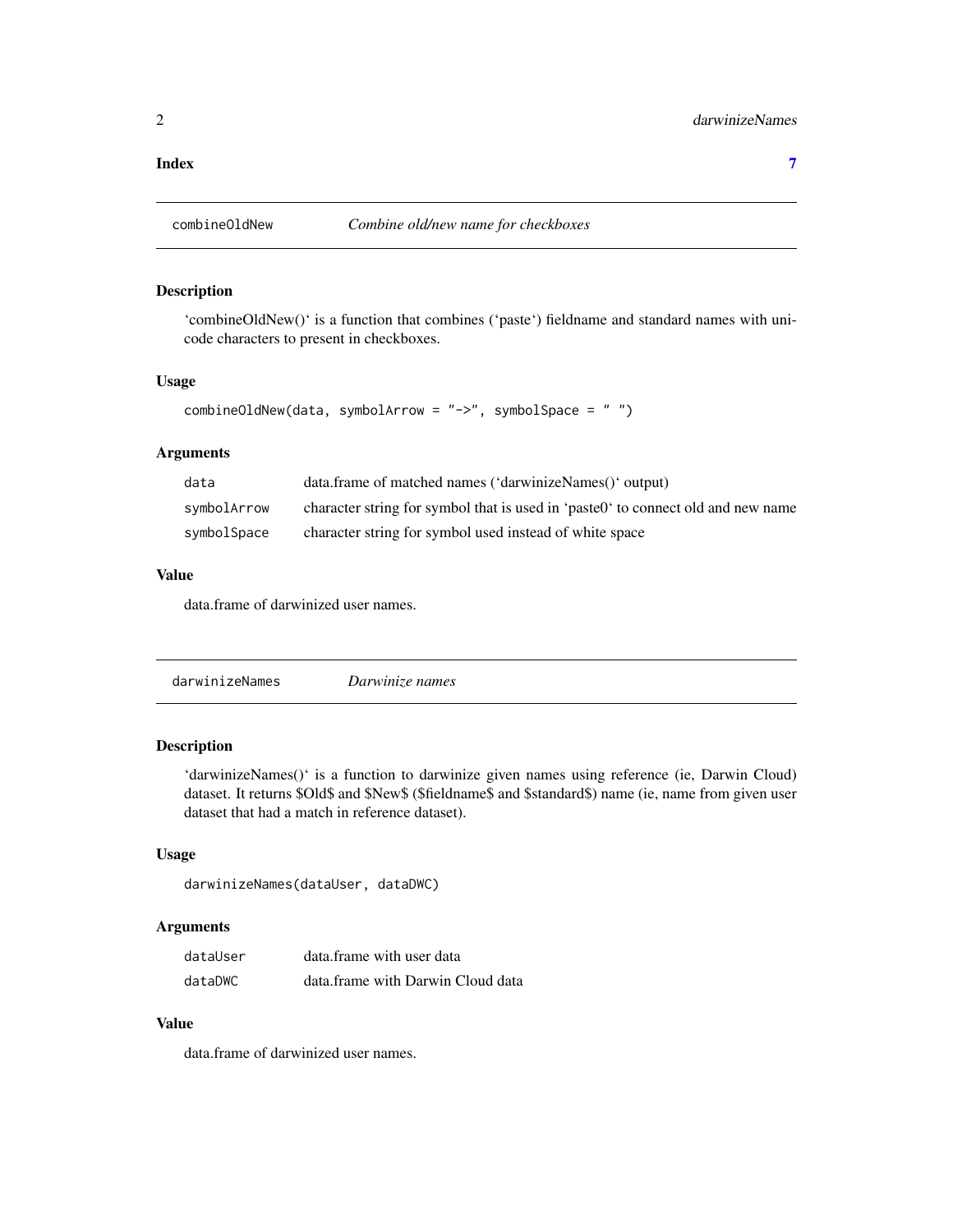#### <span id="page-2-0"></span>dataDarwinCloud 3

#### Examples

darwinizeNames(dataUser = bdDwC:::dataReptiles, dataDWC = bdDwC:::dataDarwinCloud\$data)

dataDarwinCloud *Darwin Cloud Data*

#### Description

Darwin Cloud data used to Darwinize. Darwin Cloud data was retrieved using 'bdDwC::downloadCloudData()' function. This dataset contains Darwin Cloud data and download date.

#### Usage

dataDarwinCloud

#### Format

A list of length two. First entry contains a data frame with 422 rows and 2 columns. Second entry contains a 'Date' class object.

dataReptiles *Indian Reptiles*

#### Description

Dataset that contains subsample of Indian reptile observations from the iNaturalist platform.

#### Usage

dataReptiles

#### Format

A data frame with 50 rows and 41 columns.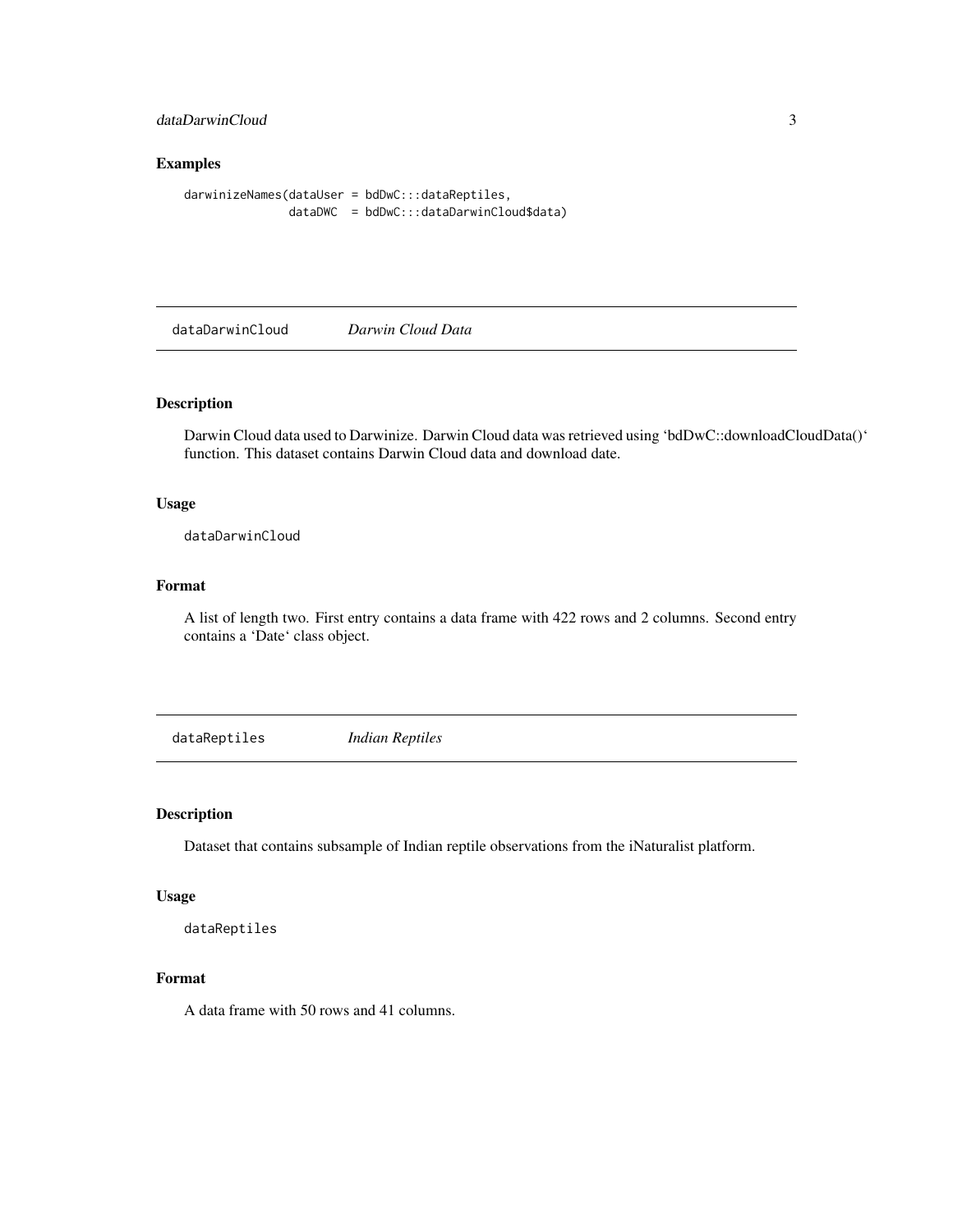<span id="page-3-0"></span>downloadCloudData *Download Darwin Cloud Data*

#### Description

'downloadCloudData()' is a function used to download Darwin Cloud data. First it downloads data, then it subsets informative columns and renames them so they could be used in 'shiny' app.

#### Usage

```
downloadCloudData(pathRemote = "https://raw.githubusercontent.com/kurator-org",
pathGithub = "/kurator-validation/master/packages/kurator_dwca/data/vocabularies/",
pathFile = "darwin_cloud.txt", columnField = "fieldname",
columnStand = "standard")
```
#### **Arguments**

| pathRemote  | Path to remote repository (Kurator in Github).         |
|-------------|--------------------------------------------------------|
| pathGithub  | Path within given repository.                          |
| pathFile    | Name of a file.                                        |
| columnField | Name of the column that contains field information.    |
| columnStand | Name of the column that contains standard information. |

#### Value

data.frame of Darwin Cloud data.

#### Examples

downloadCloudData()

getDarwinCoreInfo *Retrieve Information about Darwin Core Terms*

#### Description

'getDarwinCoreInfo()' is a function (not exported) to download Darwin Core Terms. This information is displayed when using manually renaming.

#### Usage

```
getDarwinCoreInfo(pathDarwinCloud = "http://tdwg.github.io/dwc/terms/")
```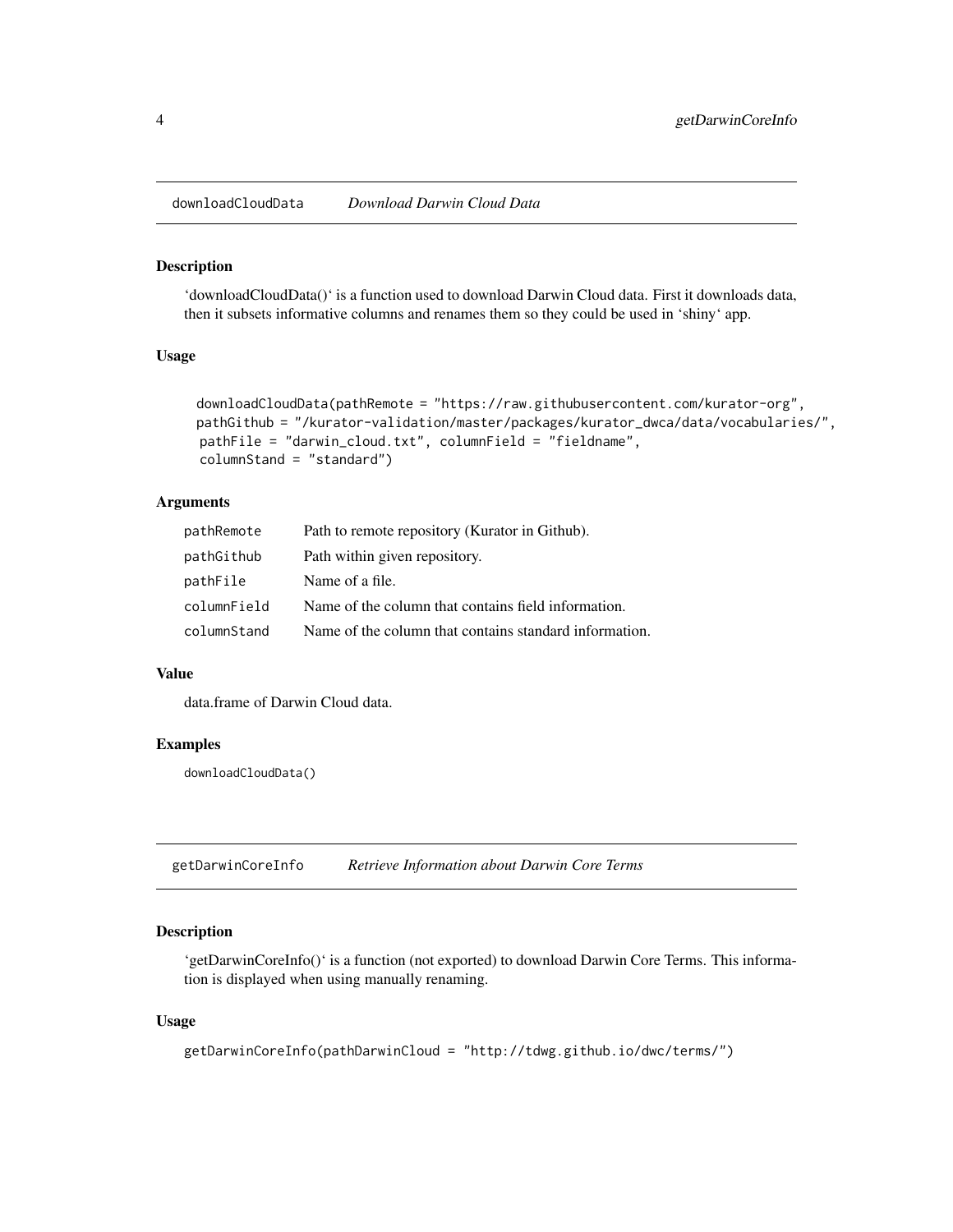<span id="page-4-0"></span>renameUserData 5

#### Arguments

pathDarwinCloud

Path to Darwin Cloud data.

#### Value

data.frame that contains name and definition for each available Darwin Cloud term.

renameUserData *Rename Dataset According Darwinized Names*

#### Description

'renameUserData()' is a function used to rename given dataset (usually given user data) according previously Darwinized Names.

#### Usage

renameUserData(dataUser, dataRenamed)

#### Arguments

| dataUser    | data frame of be renamed.                                                                       |
|-------------|-------------------------------------------------------------------------------------------------|
| dataRenamed | data.frame that was created using 'bdDwC:::darwinizeNames()' function using<br>same 'dataUser'. |

#### Value

data.frame of submitted user data, but renamed according given renames data.frame.

#### Examples

```
result <- darwinizeNames(dataUser = bdDwC:::dataReptiles,
                        dataDWC = bdDwC:::dataDarwinCloud$data)
renameUserData(bdDwC:::dataReptiles, result)
```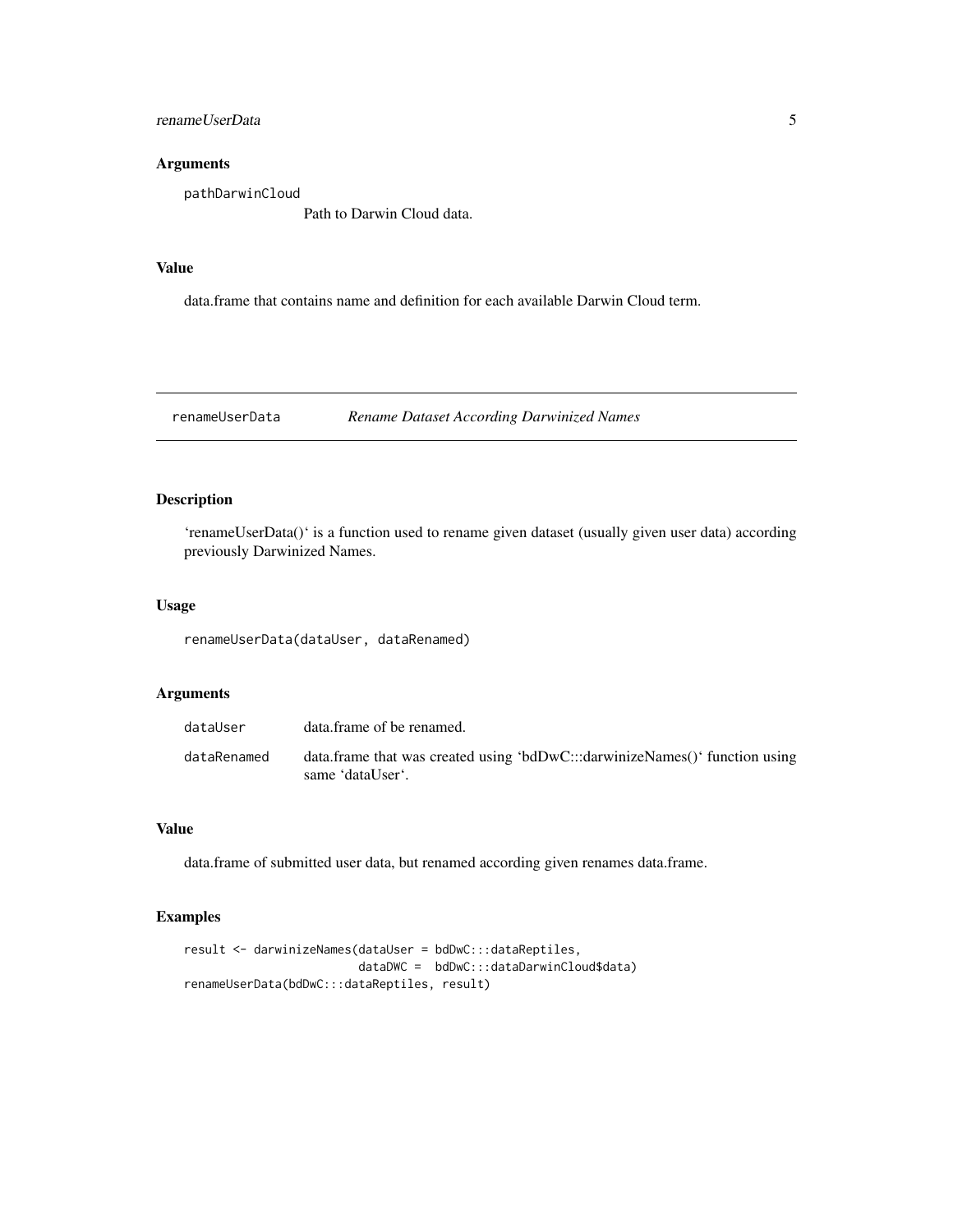<span id="page-5-0"></span>

#### Description

'bdDwC' is a function that starts bdverse Darwin Cloud cleaning 'shiny' app.

#### Usage

runDwC()

#### Value

'shiny::runApp()' result within browser.